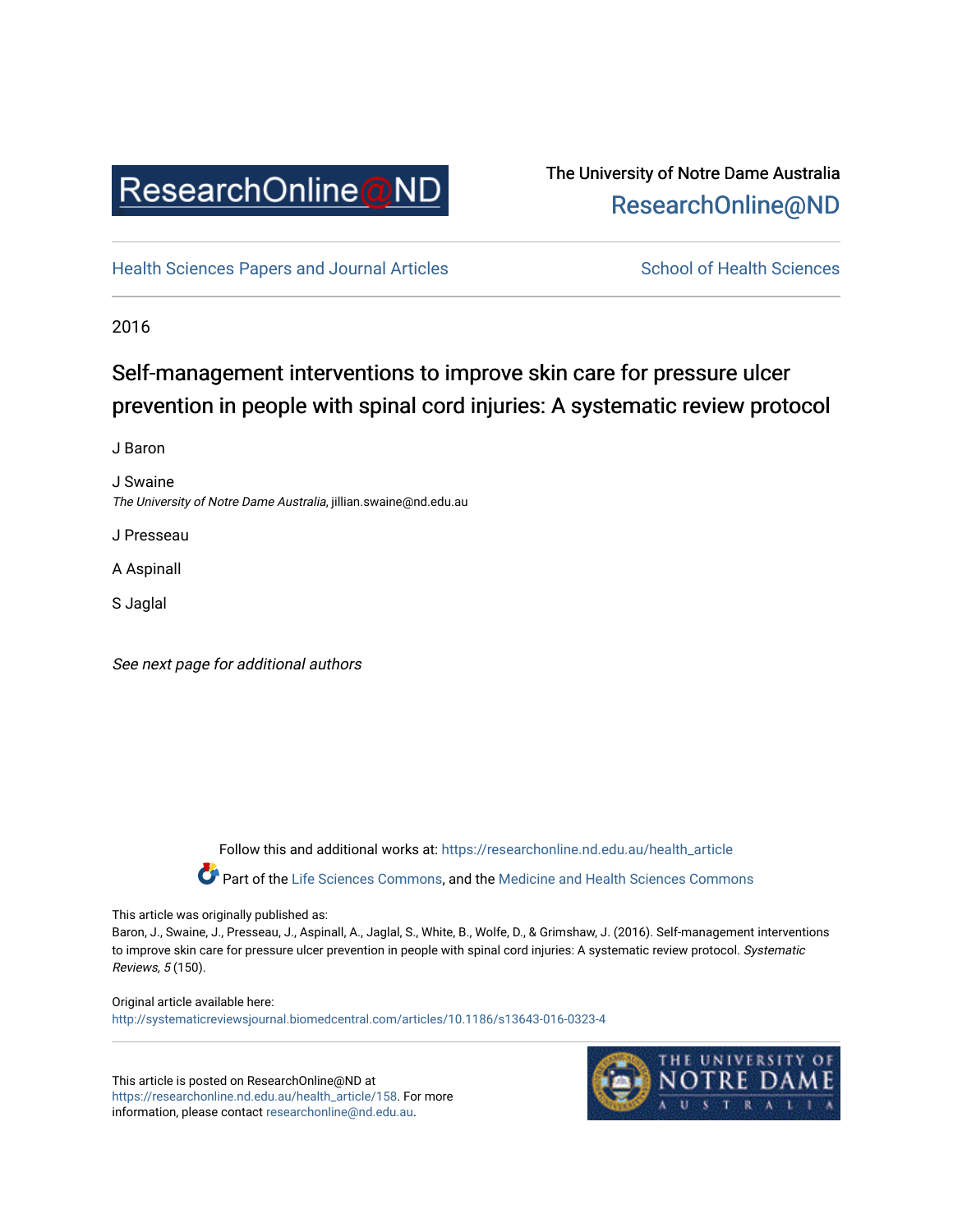# Authors

J Baron, J Swaine, J Presseau, A Aspinall, S Jaglal, B White, D Wolfe, and J Grimshaw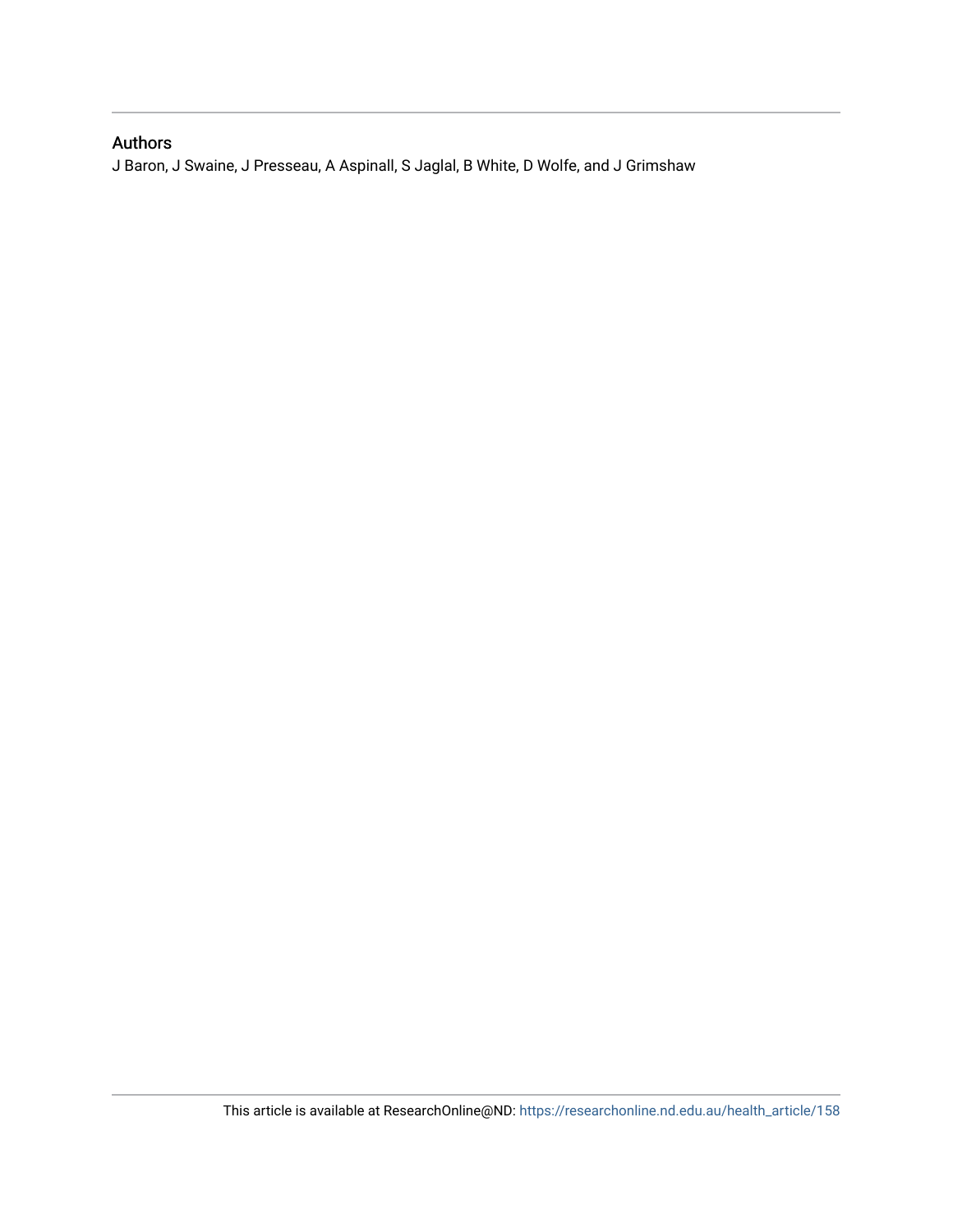This article was originally published at: <http://systematicreviewsjournal.biomedcentral.com/articles/10.1186/s13643-016-0323-4>

Baron, J., Swaine, J., Presseau, J., Aspinall, A., Jaglal, S., White, B., Wolfe, D., and Grimshaw, J. (2016) Self-management interventions to improve skin care for pressure ulcer prevention in people with spinal cord injuries: a systematic review protocol. *Systematic Reviews, 5*:150. doi: 10.1186/s13643- 016-0323-4

No changes have been made to the original article.

This is an Open Access article distributed under the terms of the Creative Commons Attribution International 4.0 License [\(http://creativecommons.org/licenses/by/4.0\)](http://creativecommons.org/licenses/by/4.0), which permits unrestricted use, distribution, and reproduction in any medium, provided the original work is properly cited.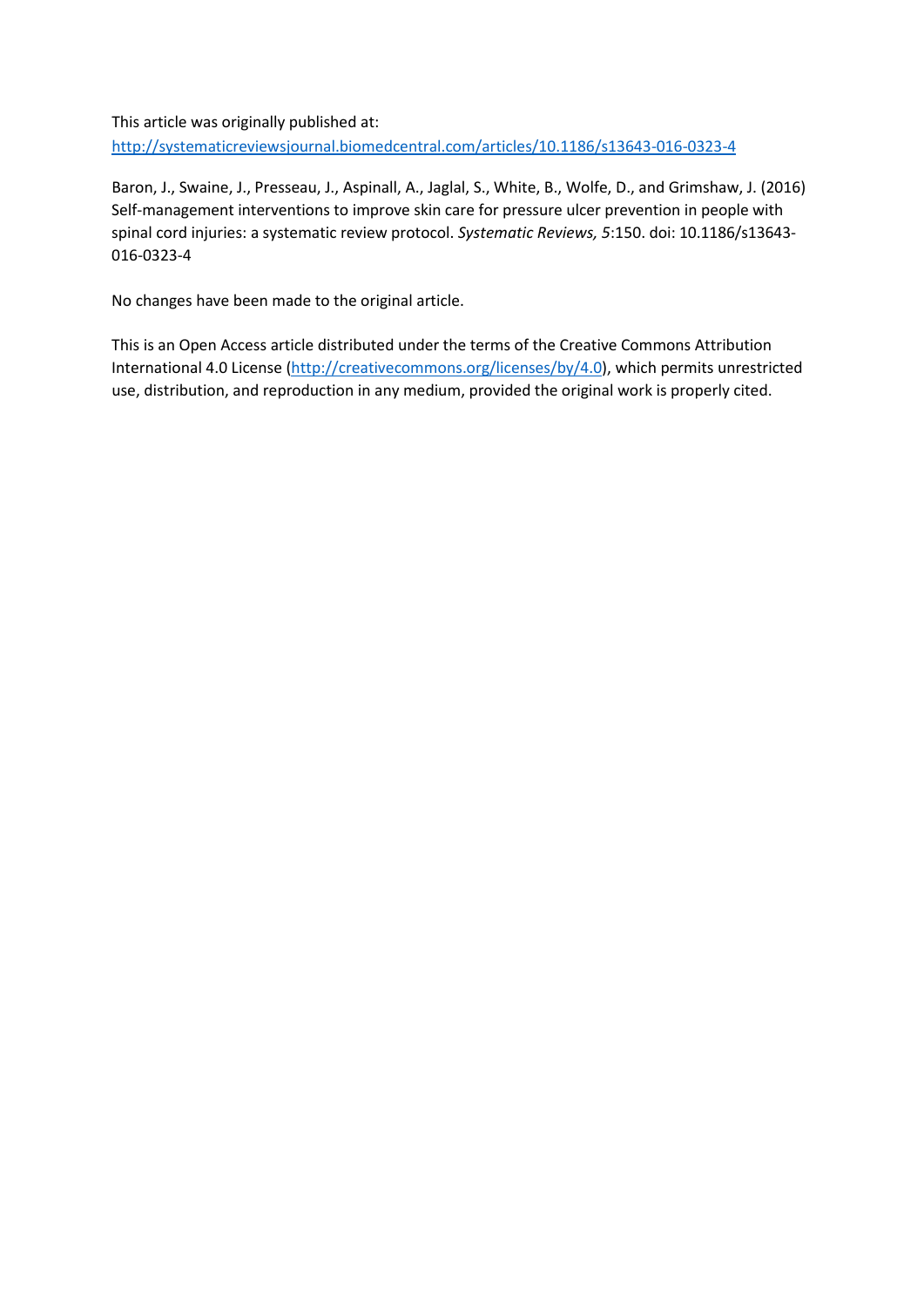# **PROTOCOL CONSUMING THE CONSUMING TEACHER CONSUMING THE CONSUMING TEACHER CONSUMING THE CONSUMING TEACHER CONSUMING**



# Self-management interventions to improve skin care for pressure ulcer prevention in people with spinal cord injuries: a systematic review protocol

Justine Baron<sup>1,2[\\*](http://orcid.org/0000-0003-2782-079X)</sup> , Jillian Swaine<sup>3,4</sup>, J. Presseau<sup>1,2</sup>, Arlene Aspinall<sup>5,6</sup>, Susan Jaglal<sup>7,8</sup>, Barry White<sup>5</sup>, , Dalton Wolfe<sup>9,10</sup> and Jeremy Grimshaw<sup>1,2</sup>

# Abstract

Background: Pressure ulcers are a serious, common, lifelong, and costly secondary complication of spinal cord injury (SCI). Community-dwelling people with a SCI can prevent them with appropriate skin care (i.e. pressure relieving activities, skin checks). Adherence to skin care remains suboptimal however, and self-management interventions that focus on improving this have been designed. Little is known on their content, effectiveness, or theoretical basis. The aim of the proposed systematic review is to synthesize the literature on self-management interventions to improve skin care in people with a SCI. Specific objectives are to describe these interventions in relation to their content, effectiveness, theory base, and adherence to reporting guidelines for intervention description.

Methods: The search strategy will combine an electronic search of nine bibliographic databases (MEDLINE, Embase, PsycInfo, CENTRAL, CINAHL, Rehabdata, CIRRIE, PEDro, ERIC) and two trial registers with a manual search of relevant reference lists. Predefined eligibility criteria will be applied in a two-phase selection process involving title and abstract screening, followed by full-text screening. A data extraction spreadsheet will be applied to included papers. Intervention content will be coded using two taxonomies (behaviour change taxonomy; PRISMS self-management support taxonomy). A validated tool (Theory Coding Scheme) and the Template for Intervention Description and Replication (TIDieR) will be used to examine theoretical basis and assess adherence to reporting guidelines for intervention description. A small number of heterogeneous studies are likely to be included in this review therefore a narrative synthesis is planned.

Discussion: This systematic review will help identify the gaps and priorities to quide future research activities in this area.

Systematic review registration: PROSPERO [CRD42016033191](http://www.crd.york.ac.uk/prospero/display_record.asp?src=trip&ID=CRD42016033191)

Keywords: Spinal cord injury, Pressure ulcers, Bed sores, Self-management, Self-care, Skin

Abbreviations: BCT, Behaviour change technique; CENTRAL, Cochrane Central Register of Controlled Trials; CIRRIE, Center for International Rehabilitation Research Information and Exchange; PRISMA-P, Preferred Reporting Items for Systematic Review and Meta-Analysis Protocols; PRISMS, Practical systematic Revlew of Self-Management Support; RCT, Randomized controlled trial; SCI, Spinal cord injury; TCS, Theory Coding Scheme; TIDieR, Template for Intervention Description and Replication

\* Correspondence: [jbaron@ohri.ca](mailto:jbaron@ohri.ca) <sup>1</sup>

<sup>2</sup>Department of Medicine, University of Ottawa, Ottawa, ON, Canada Full list of author information is available at the end of the article



© 2016 The Author(s). Open Access This article is distributed under the terms of the Creative Commons Attribution 4.0 International License [\(http://creativecommons.org/licenses/by/4.0/](http://creativecommons.org/licenses/by/4.0/)), which permits unrestricted use, distribution, and reproduction in any medium, provided you give appropriate credit to the original author(s) and the source, provide a link to the Creative Commons license, and indicate if changes were made. The Creative Commons Public Domain Dedication waiver [\(http://creativecommons.org/publicdomain/zero/1.0/](http://creativecommons.org/publicdomain/zero/1.0/)) applies to the data made available in this article, unless otherwise stated.

<sup>&</sup>lt;sup>1</sup>Clinical Epidemiology Program, Ottawa Hospital Research Institute, Ottawa, ON, Canada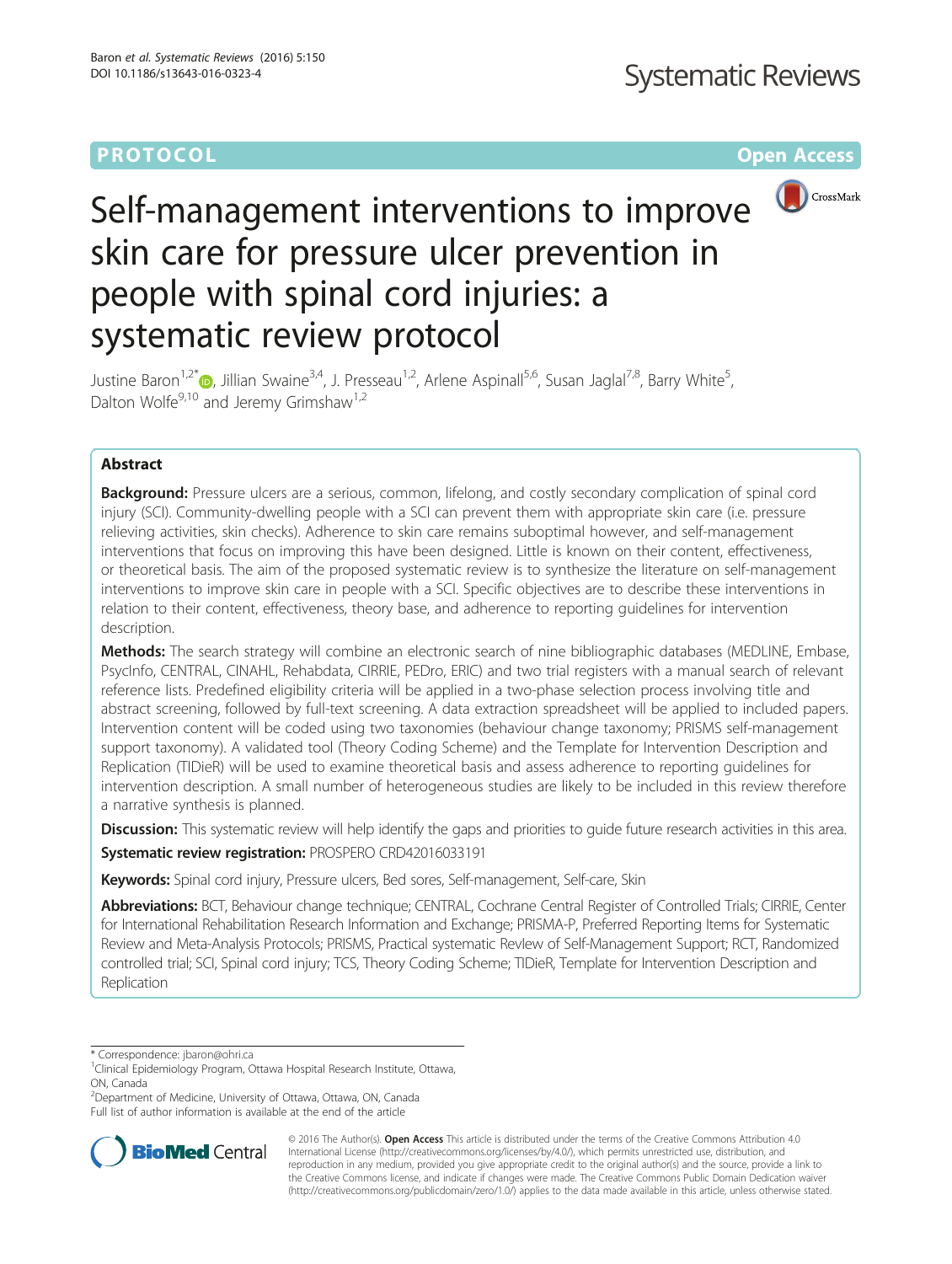### Introduction

A pressure ulcer is an area of skin and tissue damage that is caused by sitting or lying for too long on one part of the body or by the combination of pressure and strain on the skin during certain body movements. They usually occur over a bony prominence [\[1](#page-8-0), [2](#page-8-0)] and are also referred to as 'pressure sores', 'pressure injuries', 'bed sores', and 'decubitus ulcers'. They are one of the most common secondary complications for people with a spinal cord injury (SCI) [[3, 4\]](#page-8-0). They occur in 30–85 % of patients during the first month of injury [\[1](#page-8-0)], and 85 % of individuals with SCI are likely to experience a pressure ulcer during their lifetime [[5\]](#page-8-0). A large community survey in Canada found that 15 % of people with SCI had experienced two or more pressure ulcers in the last 12 months [[6](#page-8-0), [7](#page-8-0)].

The average cost of managing one pressure ulcer in a community-dwelling person with SCI in Ontario has been estimated at CAD \$4745 per month [[8\]](#page-8-0), with hospital admission costs contributing most significantly (62 %) to these costs. The occurrence of a pressure ulcer often results in a costly cycle of recurrent hospitalizations, surgeries, clinic visits, and home health care needs [[9\]](#page-9-0). They have been found to have a significant effect on physical, social, psychological, and financial aspects of health-related quality of life in people with a SCI [[10](#page-9-0), [11](#page-9-0)].

Efforts are underway to improve the prevention and management of pressure ulcers in clinical settings [[11](#page-9-0)–[15\]](#page-9-0). Less attention has been given to the promotion of skin care behaviours in community-dwelling patients with a SCI, despite this being where a large proportion of pressure ulcers develop and worsen. Recommended skin care includes behaviours such as redistributing the loads on the soft tissues (e.g. pressure redistribution/weight shifting/pressure relief activities), preventing skin moisture related to sweat or incontinence, and identifying and reacting to signs of emerging pressure ulcers (e.g. daily skin checks, seeking health care). Other, less skin specific preventive behaviours are also recommended and include dietary intake (nutrition and hydration) and physical activity. Despite efforts to disseminate the importance of skin care [\[2](#page-8-0)], research has shown that adherence to these behaviours is suboptimal [\[16](#page-9-0)–[19](#page-9-0)], and 29.9 % of pressure ulcers are considered by patients themselves to be associated with shortcomings in their preventive behaviours [\[17](#page-9-0)].

Self-management programmes are designed to support people to change their health behaviours [[20](#page-9-0)]. Selfmanagement has been defined as 'the individual's ability to manage the symptoms, treatment regimes, physical and psychosocial consequences and lifestyle changes inherent in living with a chronic illness' [\[21](#page-9-0)]. Self-management interventions aim to support patients with three main

tasks: (1) the medical management of the condition, (2) coping with the effects of the condition and carrying out usual roles and activities, and (3) managing the emotional impact of the condition [[22](#page-9-0)]. They can be generic or condition-specific, led by a variety of people (e.g. health care professionals, trained volunteers, peers), and delivered to groups or one-to-one. Their content can be variable, and they can be single-component or multifaceted [[23](#page-9-0)–[25\]](#page-9-0). Typically, they consist of more than the provision of education, which alone is often insufficient for behaviour change to occur [[26\]](#page-9-0). Other components in selfmanagement interventions may for example include skills training, action planning, problem solving, selfmonitoring, feedback, practical support, training/rehearsal to communicate with health care professionals, and/or social support [\[27, 28](#page-9-0)].

Compared to more prevalent chronic conditions with well-established self-management programmes in Canada [[29](#page-9-0)], self-management approaches have only recently begun to gain momentum in the field of SCI. Efforts to survey self-management needs [\[30](#page-9-0)] and to understand behaviour change in people with a SCI [\[31](#page-9-0)] have begun, and some self-management interventions have been developed [[32](#page-9-0), [33](#page-9-0)]. Whilst the focus has primarily been on interventions of an educational nature (i.e. provision of information) [\[34](#page-9-0)–[36](#page-9-0)] (e.g. SCI University Online, Spinal Cord Essentials) [\[37, 38\]](#page-9-0), recent years have seen a growing number of self-management interventions addressing skin care using other strategies. A recent study evaluating a self-management intervention for people with a SCI involved the identification of personally chosen goals, problem solving, motivational interviewing, and provision of information to improve practical knowledge [[39](#page-9-0)]. Another intervention consisted of a risk assessment followed by personalized feedback on level of risk for developing a pressure ulcer [[40\]](#page-9-0).

Advances in SCI self-management require certain conditions to be met. First, the use of a common terminology to describe interventions is particularly important for selfmanagement interventions as they vary widely in content [[26](#page-9-0)]. Recent systematic reviews [\[41, 42\]](#page-9-0) of behavioural interventions have used a behaviour change technique (BCT) taxonomy [\[43\]](#page-9-0) to describe intervention content according to the 'active ingredients' they include. The Practical systematic RevIew of Self-Management Support (PRISMS) taxonomy is another taxonomy published recently that can be used to describe self-management interventions. Not only does the use of a taxonomy to code intervention content facilitate comparisons across studies, but it can also help identify those ingredients associated with greater effectiveness in changing behaviour.

Second, the use of theory in intervention design and evaluation can lead to advances in SCI management. The use of theory is recommended in intervention research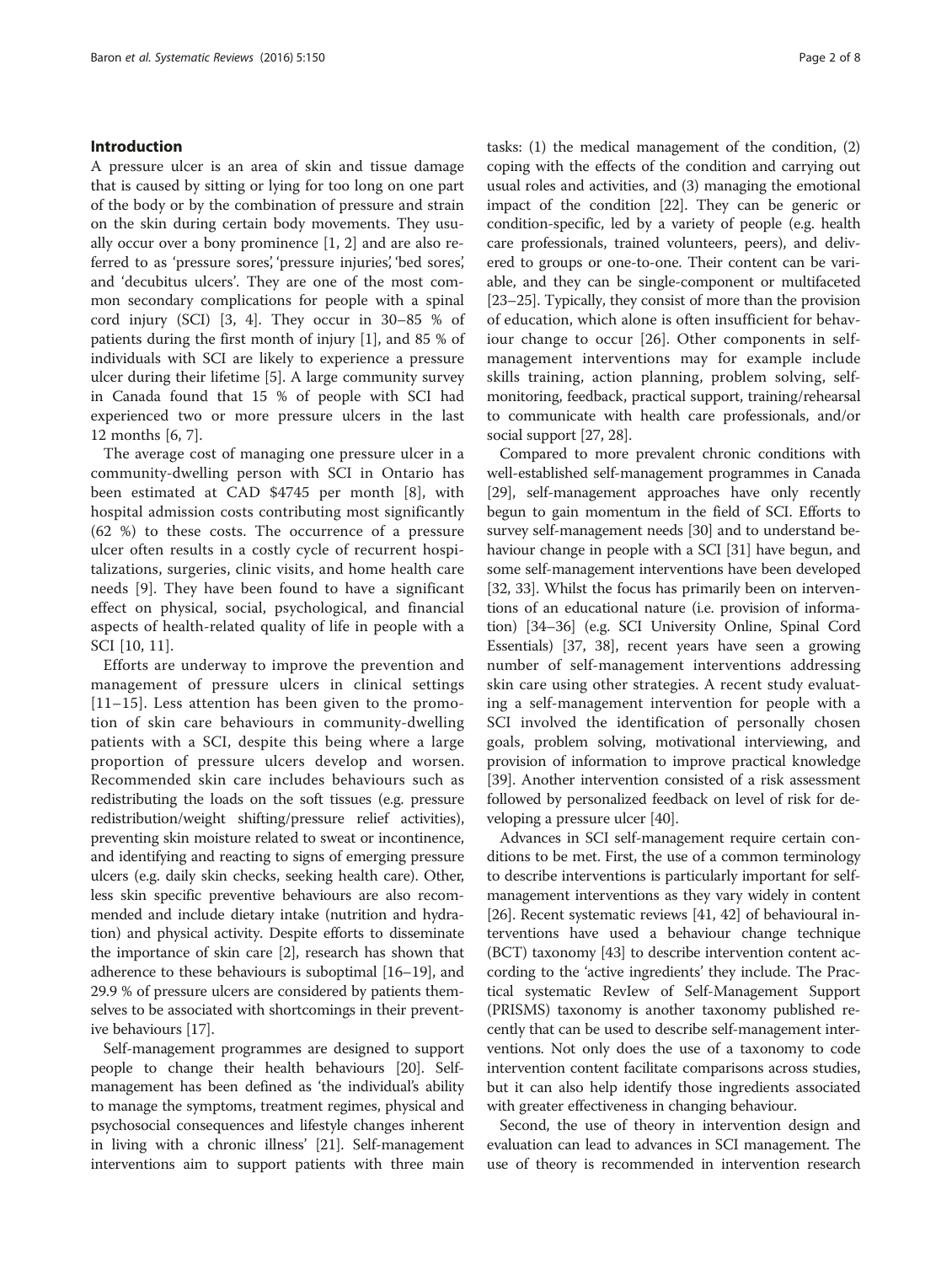<span id="page-5-0"></span>[[44](#page-9-0), [45\]](#page-9-0) as it can help predict the likely pathways of change and therefore the constructs to measure [[46](#page-9-0)]. Some evidence suggests that theory-based interventions may be associated with larger effect sizes [\[47\]](#page-9-0) although this has not always been confirmed in subsequent research [[48](#page-9-0)]. Previous reviews [\[49](#page-9-0), [50](#page-9-0)] have used a published checklist (Theory Coding Scheme (TCS)) [\[51\]](#page-9-0) to assess the theoretical basis of primary studies.

A third requirement for advances in SCI selfmanagement is for past evaluations to include appropriate intervention descriptions. The need for sufficient detail to be reported for replication to be possible has repeatedly been underlined [[52](#page-9-0)–[55](#page-10-0)] and has resulted in the publication of the 'Template for Intervention Description and Replication' (TIDieR) reporting guidelines [\[56\]](#page-10-0). Without complete descriptions of interventions, researchers cannot effectively use research evidence, nor can health care professionals and patients reliably implement changes that are known to be useful [[56](#page-10-0)].

## Aims

This systematic review aims to review the literature on self-management interventions to improve skin care in people with a SCI and to address the key elements that are important in advancing self-management in SCI. More specifically, we aim to address the following research questions:

- (1)Which active ingredients are included in selfmanagement interventions targeting skin care in people with a SCI?
- (2)To what extent are self-management interventions for skin care in people with a SCI theory-based?
- (3)To what extent do papers presenting the evaluation of self-management interventions for skin care in people with a SCI adhere to the TIDieR reporting guidelines for the description of interventions?
- (4)How effective are self-management interventions for skin care in people with a SCI and what is the quality of this evidence?

Research question 4 is the most important from a clinician's perspective. It is listed last as it will be addressed using a more restricted set of study designs than the other research questions (see below).

# Methods

We have followed the Preferred Reporting Items for Systematic review and Meta-Analysis Protocols (PRISMA-P) guidelines [\[57](#page-10-0)] in preparing this protocol (see Additional file [1](#page-8-0) for further details). Any amendments to this protocol will be described in the final review manuscript with the rationale supporting them. Using a preliminary search

of the literature as a starting point, the research team determined a set of eligibility criteria, a list of data sources, and a search strategy to address the research questions above.

# Criteria for including studies in this review Type of studies

Only peer-reviewed studies published in English will be included. Research questions 1 to 3 will be addressed using randomized controlled trials (RCTs) and nonrandomized trials with a control group receiving standard care (interrupted time series, quasi-experimental, cohort involving concurrent or historical controls, controlled before and after study) whilst research question 4 on effectiveness will be addressed using the highest quality of evidence, i.e. RCTs only. Unpublished data, abstracts, and conference proceedings will not be included. Studies including no primary evaluation data (e.g. protocols, editorials, systematic reviews) will also be excluded, as well as studies presenting qualitative data only. For studies using mixed methods, only data relating to the quantitative evaluation will be considered.

## Type of participants

Self-management interventions primarily involving people with a traumatic or non-traumatic SCI will be included. Interventions that involve people with other chronic conditions than SCI will only be included if 50 % or more of the sample is diagnosed with SCI.

### Type of interventions

Self-management interventions that conform to the definition of self-management proposed by Galdas and coworkers [[58\]](#page-10-0) will be included. These authors define self-management interventions as those that are primarily designed to develop the abilities of patients to undertake management of health conditions through education, training, and support to develop patient knowledge, skills or psychological and social resources. As such, only interventions that require patients to be actively engaged, to learn, and/or to develop abilities directly related to skin care for pressure ulcer prevention (e.g. skin checks, weight distribution/shifting) will be included.

Self-management interventions will not be excluded based on the setting in which they are delivered (inpatient and/or outpatient settings, or in the community). Skin care will not need to be the sole focus of the intervention as these are often multifaceted. Studies with a strong primary focus on behaviours less directly related to skin health and more lifestyle-related (e.g. interventions focusing on improving nutritional intake or indicators of physical activity through exercise, smoking cessation) will however be excluded, even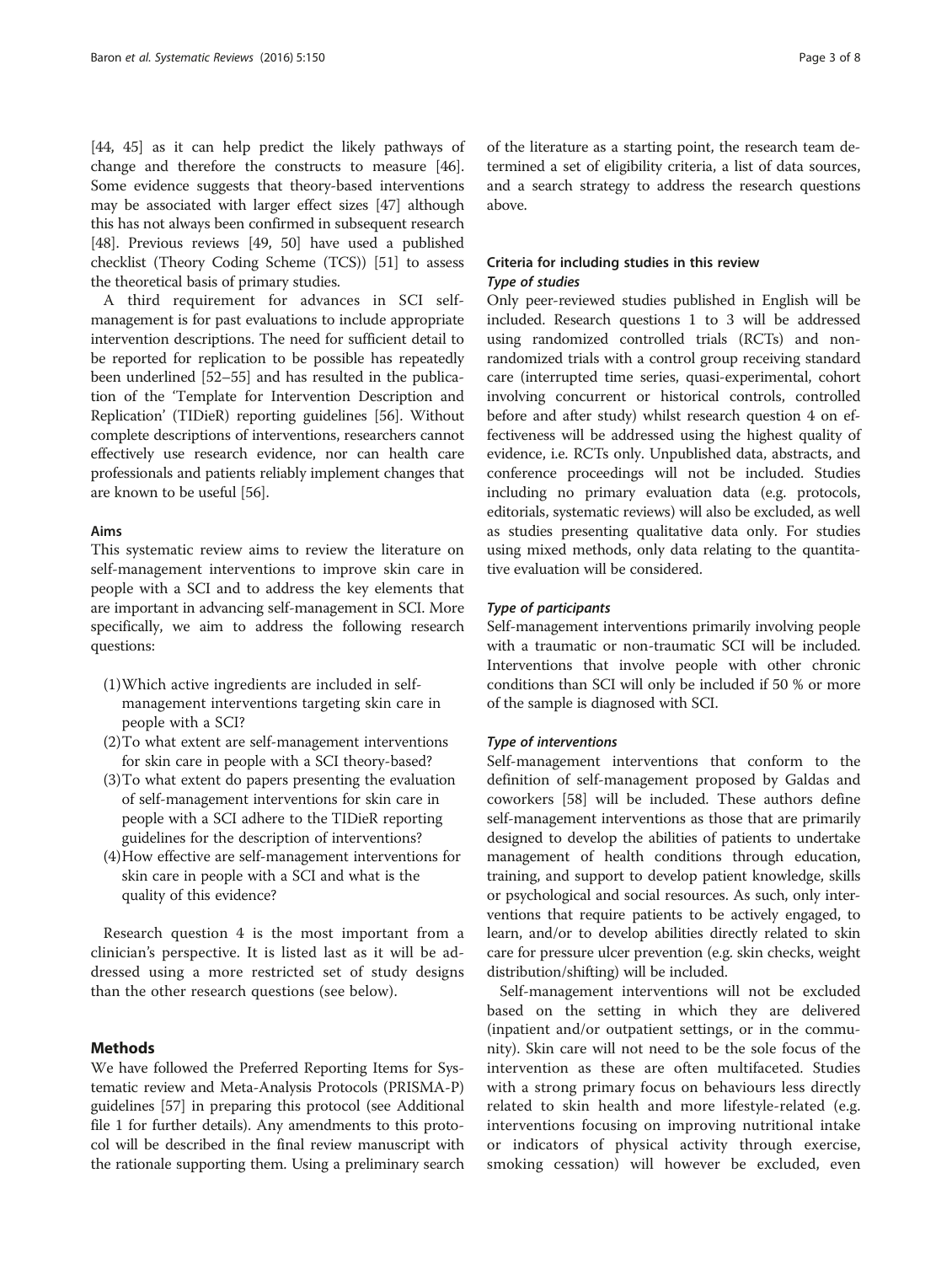though improvements in these areas may indirectly influence skin health. Interventions primarily focusing on pressure ulcer treatment rather than prevention (e.g. supporting patients in the home treatment of existing pressure ulcers) will also be excluded.

## Type of outcomes

The primary outcome will be a measure of skin care behaviours (e.g. pressure redistribution activities, skin checks), irrespective of the measurement method used. Secondary outcomes of interest include mediators of behaviour change (e.g. beliefs, attitudes, self-efficacy) or self-management-related skills (e.g. problem-solving ability) measured in relation to skin care and pressure ulcer prevention-related outcomes (e.g. prevalence/incidence of pressure ulcers, recurrence of pressure ulcer). Studies including a measure of any of these primary and secondary outcomes will be included in this review.

### Timing

No restriction with regard to the length of follow-up for outcomes will apply.

### Identification of studies

#### Search strategy

Search terms will include terms related to SCI, selfmanagement, and skin care. A comprehensive search strategy has been designed to maximize specificity and sensitivity and in consultation with a librarian (see MEDLINE strategy in Additional file [2\)](#page-8-0). This MEDLINE strategy will be adapted for use in the other large electronic databases (databases 2–5 below). Smaller databases (databases 6–9 below) will be searched using keywords and subject headings if available. The complete search strategy will be peer-reviewed by an independent librarian using an evidence-based checklist [[59\]](#page-10-0) and will be made available in the final review manuscript.

### Electronic search of bibliographic databases

The following bibliographic databases will be searched electronically (no search restrictions will be applied):

- 1. MEDLINE (In-Process & Other Non-Indexed Citations and Ovid MEDLINE(R), 1946 to present)
- 2. EMBASE (Ovid, 1974 to present)
- 3. PsycInfo (Ovid, 1806 to present)
- 4. Cochrane Central Register of Controlled Trials (CENTRAL)
- 5. CINAHL (Ebsco)
- 6. REHABDATA
- 7. Center for International Rehabilitation Research Information and Exchange (CIRRIE)
- 8. PEDro
- 9. ERIC

### Other data sources

Prospective trial registers (World Health Organization International Clinical Trials Registry; Meta-Register of Controlled Trials) will be searched for relevant studies that may have resulted in publications not identified using the electronic database search detailed above. Related publications will be searched for using the investigator name(s)/project names. Principal investigators will be contacted if necessary.

Relevant unpublished data, abstracts, and conference proceedings will be used to attempt to locate relevant published papers. Reference lists of relevant published protocols, systematic reviews, and of the final list of included studies will be hand-searched.

## Study selection

Search results will be uploaded to the systematic review software Covidence (Alfred Health, Monash University, Melbourne, Australia) [\[60\]](#page-10-0). Articles from all searches will be combined and duplicates removed. A two-phase study selection process is planned and involves two reviewers independently screening titles and abstracts first, and then full texts. If the full-text contains insufficient detail for a screening decision to be made, authors of the paper will be contacted for clarification or further information. If the information sought is not provided within 1 month, the paper will be excluded. A PRISMA flow diagram will be used to report the final numbers once the review is complete. A third reviewer will be available to discuss screening outcomes in instances where discrepancies and uncertainties between the two screeners are not resolved.

### Data extraction

Two reviewers will independently extract data from included studies using a pre-determined and piloted data extraction form. Disagreements will be resolved through discussions, with third party adjudication when necessary. Multiple reports of the same study will be combined so that the unit of interest for data extraction and synthesis in this review is the study, not the report.

Standard information on each study will be extracted, as well as data specific to each of the four research questions addressed in this review. Data extraction will include items for the following categories:

 $\triangleright$  General information: author names, country of origin, year of publication, journal  $\geq$  Study characteristics: study aims, study design (including control groups), eligibility criteria, recruitment and sampling methods, unit of randomization and allocation, blinding ➢ Participants: population type, setting, number of participants, baseline characteristics (e.g. age, gender, type of injury, level of injury, comorbidities)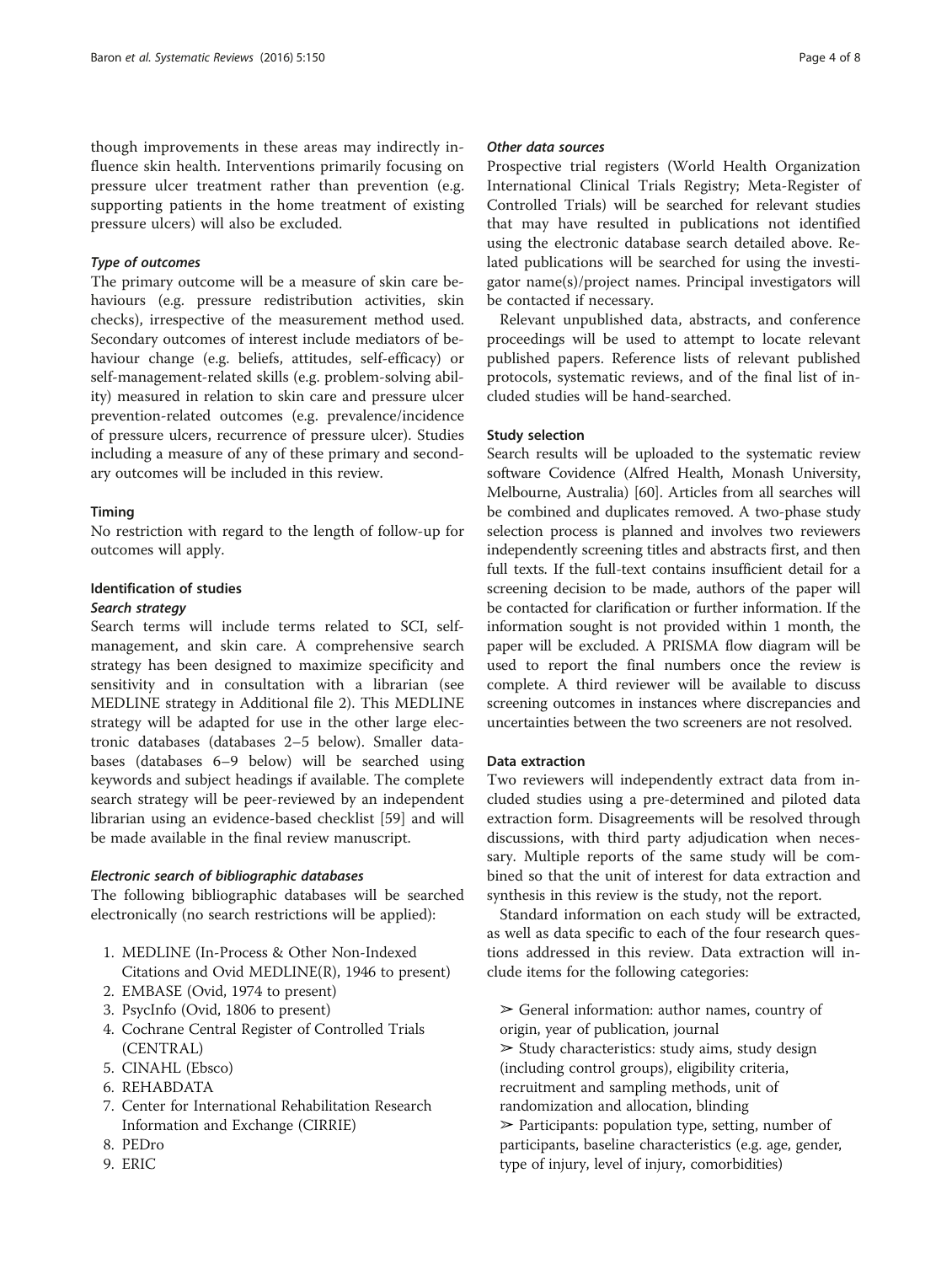$\triangleright$  Intervention characteristics: duration, timing, frequency, providers, mode of delivery, full description of treatments (including control group) to code treatment content using the BCT [[43](#page-9-0)] and PRISMS [[28](#page-9-0)] taxonomies (research question 1), data on items of the TCS checklist [[51](#page-9-0)] (research question 2) and on the TIDieR checklist [\[56\]](#page-10-0) (research question 3) ➢ Measurements: primary and secondary outcomes of interest measured, time points, unit of measurement, type of measurement, psychometric properties (if applicable), power/sample size calculation  $\geq$  Data analysis: type of analyses conducted (e.g. statistical tests, intention to treat versus per protocol)  $\triangleright$  Intervention effects: results of analyses (means, standard deviations, effect sizes,  $p$  values) (research question 3)

To ensure comprehensive coding of intervention content using the BCT and PRISMS taxonomies, authors of all primary studies will be contacted to obtain copies of existing intervention materials (e.g. detailed protocol, manuals/workbooks, other intervention materials such as presentations made). Additional information or clarifications required for other data extraction items may also be requested on this occasion. To ensure consistency in the interpretation of both taxonomies as applied to the field of SCI, the two coders will independently code a small number of studies from those not selected, prior to coding the included studies.

#### Quality assessment

Two reviewers will independently assess risk of bias in RCTs using the tool recommended by the Cochrane Collaboration. This tool focuses on six domains (random sequence generation, allocation concealment, blinding of personnel and outcome assessors, incomplete outcome data, selective reporting, and other sources of bias) and helps estimate selection bias, performance bias, attrition bias, and reporting bias [\[61\]](#page-10-0). For each item, studies will be classified as 'high', 'low', or 'unclear' risk of bias. Authors will be contacted for clarifications or supplementary information if necessary. The unclear category will be used for papers for which there is insufficient detail for a conclusion to be reached. Disagreements between the two reviewers will be resolved by discussion. If necessary, a third author will be consulted for arbitration.

As mentioned above (see the '[Type of studies](#page-5-0)' section), non-RCTs will not be considered when examining intervention effectiveness, and their risk of bias will therefore not be assessed.

#### Data synthesis

Based on other reviews of self-management interventions [[62](#page-10-0), [63\]](#page-10-0), we expect diversity in intervention components,

outcomes assessed, measurement tools, and time points. With such heterogeneity, computing and pooling effect sizes is unlikely to be meaningful [[54\]](#page-9-0). Instead, tables will be used to descriptively summarize features of the included studies with respect to their design, targeted population, sample size, intervention characteristics, and outcomes measured. Outcomes will be categorized in relation to whether they are mediators of behaviour change (e.g. self-efficacy, beliefs, attitude), skin care behaviours (e.g. pressure redistribution activities), or related to pressure ulcers (e.g. pressure ulcer prevalence, reoccurrence of pressure ulcers). If appropriate, they may also be classified as short term (measured during or within 1 month of the end of the intervention period), medium term (between 1 and 6 months postintervention), and long-term (6 months or longer postintervention).

To address research question 1, the type and frequency at which intervention ingredients have been evaluated alone and/or in combination with others will be reported. Data on theoretical basis and adherence to reporting guidelines for intervention description will be provided in separate tables to address research questions 2 and 3. For research question 4, differences in effectiveness will be examined in relation to outcomes, the number and type of intervention ingredients, theoretical basis, and risk of bias assessment results.

### **Discussion**

No review of self-management interventions for skin care in people with a SCI has been conducted to date, despite the importance of pressure ulcer prevention in this population. Previous reviews have mainly focused on educational interventions [\[34](#page-9-0)–[36\]](#page-9-0). In addition to identifying self-management studies that include a focus on skin care and aim to prevent pressure ulcers in people with a SCI, the proposed systematic review aims to describe these interventions with regard to the active ingredients they include and their effectiveness. Describing intervention content with the consistent terminology that the taxonomies used offer will maximize comparability and replicability across studies and will help advance the science of behaviour change in SCI, which in turn can contribute towards improved care and support for people with a SCI. The use of RCTs only to examine effectiveness will help ensure that the conclusions made are tailored to the highest quality of evidence available. The decision to not include qualitative enquiries in this review was based on our preliminary literature search. Very few (if any) were found to have been published so far, and restricting this review to quantitative data was considered unlikely to influence results.

The importance of describing an intervention in sufficient detail to allow for replication has been emphasized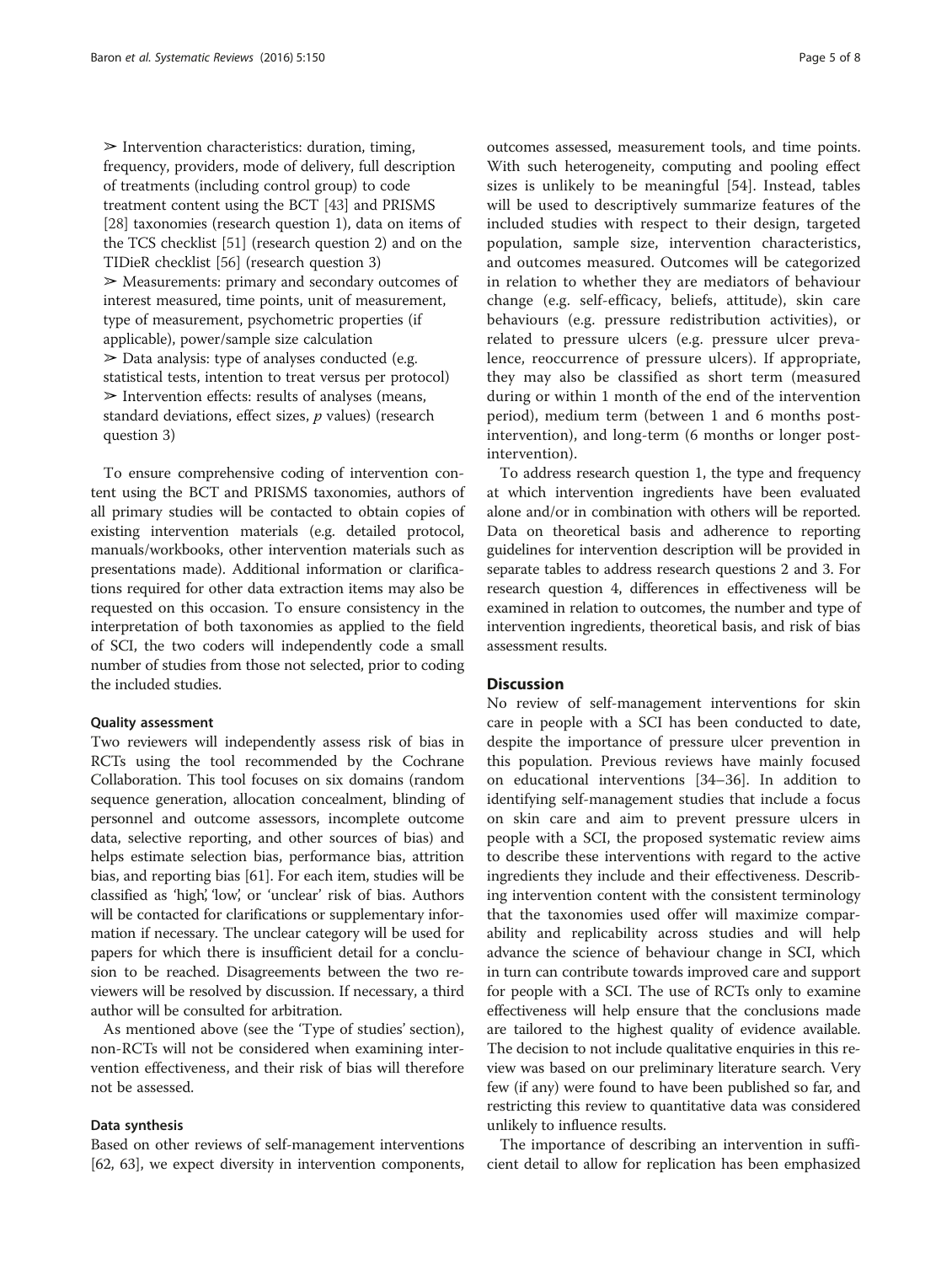<span id="page-8-0"></span>in intervention research for a number of years [[52](#page-9-0)–[55](#page-10-0)] and is a necessary condition to advance science. A preliminary review of the literature suggests that some SCI self-management interventions may be poorly described. Poor descriptions of interventions are not uncommon in other fields [[64\]](#page-10-0) and may make intervention coding in this review more challenging. This explains the decisions to use one taxonomy containing broader 'ingredient' categories [\[28\]](#page-9-0) than the other [\[43](#page-9-0)], and to contact authors to obtain intervention materials.

Examination of the extent to which studies adhere to the TIDieR reporting guidelines for intervention description will allow for further comments and recommendations to be made on the state of reporting in this area of research. Given the TIDieR guidelines [[56, 65](#page-10-0)] are recent, findings from this review will not be used as a reliable indicator of their effect on reporting quality in SCI self-management research. Our focus on them is an effort to underline their importance in building a science of self-management and to gain insights into the intervention details most often reported and neglected so far, as this information may be useful in directing future reporting efforts.

Finally, the examination of the extent to which theory is used in the current SCI self-management interventions will provide the basis for recommendations relating to their design and evaluation. Exploring theory use may provide useful information on the current basis for developing such interventions, as well as the extent to which pathways of change are considered when selecting outcome measurements.

In summary, the proposed review of SCI selfmanagement interventions for pressure ulcer prevention holds the potential to inform practitioners, researchers, and policy-makers by (1) describing variations in practices, (2) reviewing their effectiveness and identifying active ingredients related to larger effect sizes, and (3) identifying gaps and priorities to guide future work in this area. This information is likely to help contribute towards efforts to improve the quality of care and the support that people with SCI receive in the future.

### Additional files

[Additional file 1:](dx.doi.org/10.1186/s13643-016-0323-4) PRISMA-P (Preferred Reporting Items for Systematic Review and Meta-Analysis Protocols) 2015 checklist: recommended items to address in a systematic review protocol. PRISMA-P checklist populated for this study. (DOC 87 kb)

[Additional file 2:](dx.doi.org/10.1186/s13643-016-0323-4) MELDINE search strategy. List of search terms for the search strategy to run in MEDLINE. (DOCX 14.5 kb)

#### Acknowledgements

We thank the librarians at the University of Ottawa who provided advice and support for the development of the search strategy.

#### Funding

The principal investigator on this project, Justine Baron, is funded by the Rick Hansen Institute, a Canadian-based not-for-profit organization committed to accelerating the translation of discoveries and best practices into improved treatments for people with a SCI. In addition, two authors (Arlene Aspinall, Barry White) are employed by the Rick Hansen Institute. The conduct of this review is not likely to be affected by the Rick Hansen Institute as this organization is not currently involved in the funding or design of self-management intervention for skin care.

#### Availability of supporting data Not applicable

#### Authors' contributions

JB, JS, JP, AA, SJ, BW, DW, and JG contributed towards the design of the systematic review, including the research questions addressed, the development of the eligibility criteria, the data extraction items, the risk of bias assessment strategy, and the plans to use taxonomies and checklists to code intervention content, assess theoretical basis, and evaluate adherence to reporting guidelines. JB drafted the manuscript, and JB, JS, JP, AA, SJ, BW, DW, and JG have read, provided feedback, and approved the final manuscript. JB is the guarantor.

#### Authors' information

Not applicable

#### Competing interests

The authors declare that they have no competing interest.

#### Consent for publication

Not applicable

#### Ethical approval and consent to participate

Not applicable

#### Author details

<sup>1</sup>Clinical Epidemiology Program, Ottawa Hospital Research Institute, Ottawa, ON, Canada. <sup>2</sup>Department of Medicine, University of Ottawa, Ottawa, ON, Canada. <sup>3</sup> School of Surgery, University of Western Australia, Perth, Australia. <sup>4</sup> <sup>4</sup>Institute for Health Research, University of Notre Dame Australia, Fremantle, Australia. <sup>5</sup>Rick Hansen Institute, Vancouver, BC, Canada. <sup>6</sup>Vancouver General Hospital, Vancouver, BC, Canada. <sup>7</sup>Department of Physical Therapy, University of Toronto, Toronto, ON, Canada. <sup>8</sup>Toronto Rehabilitation Institute, Toronto ON, Canada. <sup>9</sup>Parkwood Institute Research, Lawson Health Research Institute, London, ON, Canada. <sup>10</sup>University of Western Ontario, London, ON, Canada.

#### Received: 9 June 2016 Accepted: 22 August 2016 Published online: 06 September 2016

#### References

- 1. Agrawal K, Chauhan N. Pressure ulcers: back to the basics. Indian J Plast Surg. 2012;45(2):244–54.
- 2. Spinal Cord Injury Ontario, Ontario Neurotrauma Foundation. Preventing and treating pressure sores. 2015. 28-10-2015.
- 3. Noreau L, Proulx P, Gagnon L, Drolet M, Laramee M. Secondary impairments after spinal cord injury: a population-based study. Am J Phys Med Rehabil. 2000;79(6):526–35.
- 4. Walter JS, Sacks J, Othman R, et al. A database of self-reported secondary medical problems among VA spinal cord injury patients: its role in clinical care and management. J Rehabil Res Dev. 2002;39(1):53–61.
- 5. Acc Ebh Group. Pressure ulcers in spinal cord injured clients: a guide for practitioners. 2009.
- 6. Spinal Cord Injury Community Survey. Participants reports—traumatic injuries. 2014. [www.rickhanseninstitute.org/images/stories/SCI%20Survey/](http://www.rickhanseninstitute.org/images/stories/SCI%20Survey/Participants_report_TSCI_eng.pdf) [Participants\\_report\\_TSCI\\_eng.pdf](http://www.rickhanseninstitute.org/images/stories/SCI%20Survey/Participants_report_TSCI_eng.pdf). Accessed 29 Sept 2014.
- 7. Spinal Cord Injury Community Survey. Participants reports—non-traumatic injuries. 2014; [www.rickhanseninstitute.org/images/stories/SCI%20Survey/](http://www.rickhanseninstitute.org/images/stories/SCI%20Survey/Participants_report_TSCI_eng.pdf) [Participants\\_report\\_TSCI\\_eng.pdf](http://www.rickhanseninstitute.org/images/stories/SCI%20Survey/Participants_report_TSCI_eng.pdf). Accessed 29 Sept 2014.
- 8. Chan BC, Nanwa N, Mittmann N, Bryant D, Coyte PC, Houghton PE. The average cost of pressure ulcer management in a community dwelling spinal cord injury population. Int Wound J. 2013;10(4):431–40.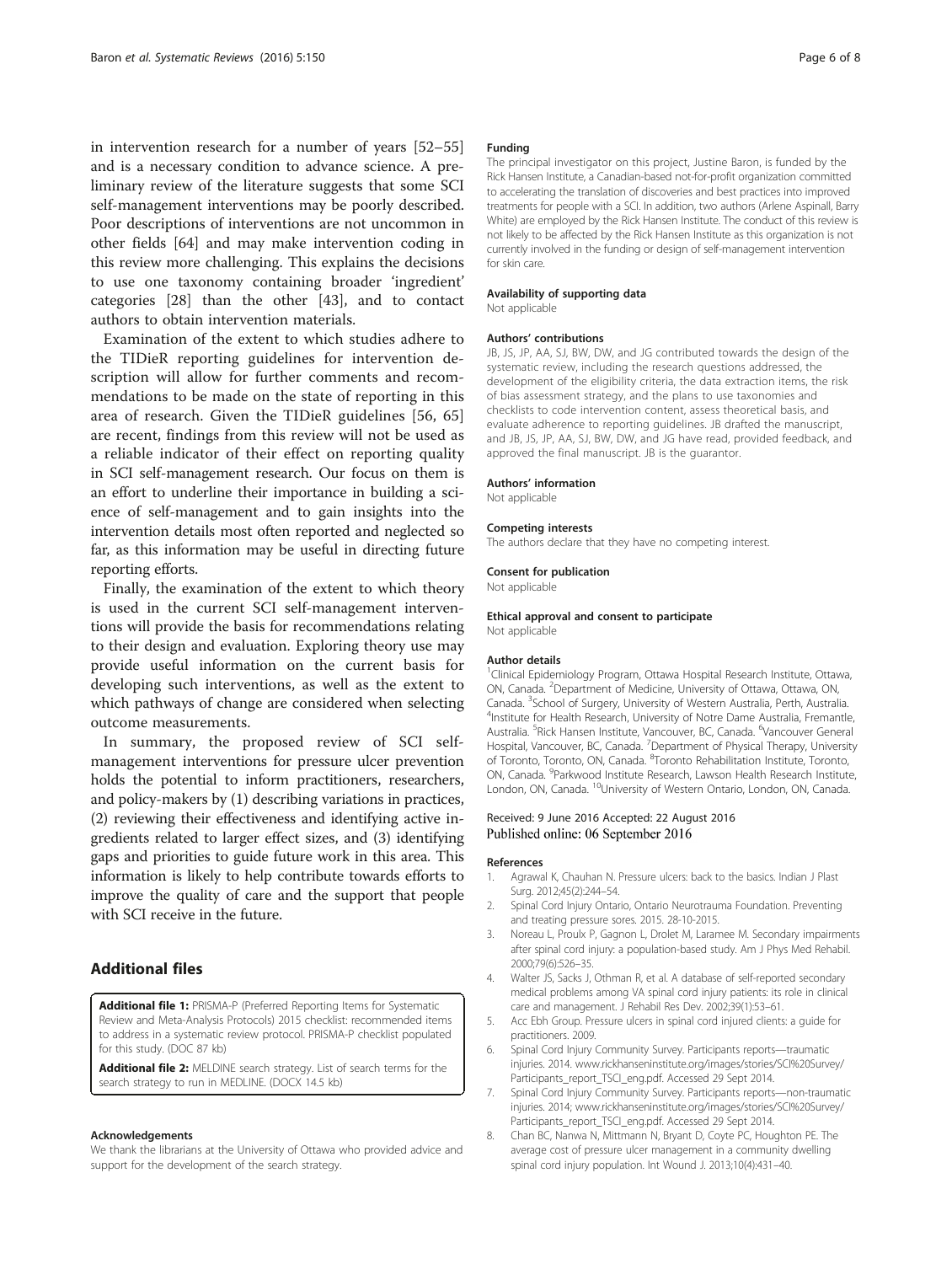- <span id="page-9-0"></span>9. Kruger EA, Pires M, Ngann Y, Sterling M, Rubayi S. Comprehensive management of pressure ulcers in spinal cord injury: current concepts and future trends. J Spinal Cord Med. 2013;36(6):572–85.
- 10. Gorecki C, Brown JM, Nelson EA, et al. Impact of pressure ulcers on quality of life in older patients: a systematic review. J Am Geriatr Soc. 2009;57(7):1175–83.
- 11. Lala D, Dumont FS, Leblond J, Houghton PE, Noreau L. Impact of pressure ulcers on individuals living with a spinal cord injury. Arch Phys Med Rehabil. 2014;95(12):2312–9.
- 12. Houghton PE, Campbell KE, Cpg Panel. Canadian best practice guidelines for the prevention and management of pressure ulcers in people with spinal cord injury. A Resource Handbook For Clinicians. 2013. 27-9-2014.
- 13. Rick Hansen Institute. Rick Hansen Institute Annual 2013-2014, A world without paralysis after spinal cord injury. 2014; [www.rickhanseninstitute.org/](http://www.rickhanseninstitute.org/images/stories/annual_report/FY2014_RHI_AnnualReport_PUBLIC.pdf) [images/stories/annual\\_report/FY2014\\_RHI\\_AnnualReport\\_PUBLIC.pdf](http://www.rickhanseninstitute.org/images/stories/annual_report/FY2014_RHI_AnnualReport_PUBLIC.pdf). Accessed 29 Sept 2014.
- 14. Rick Hansen Institute. Rick Hansen Institute Annual Report 2011-2012. 2014; [www.rickhanseninstitute.org/images/stories/annual\\_report/FY2014\\_RHI\\_](http://www.rickhanseninstitute.org/images/stories/annual_report/FY2014_RHI_AnnualReport_PUBLIC.pdf) [AnnualReport\\_PUBLIC.pdf](http://www.rickhanseninstitute.org/images/stories/annual_report/FY2014_RHI_AnnualReport_PUBLIC.pdf). Accessed 28 Sept 2014.
- 15. Scovil CY, Flett h, Mcmillan LT, et al. The application of implementation science for pressure ulcer prevention best practices in an inpatient spinal cord injury rehabilitation program. J Spinal Cord Med. 2014;37(5):589–97.
- 16. Bloemen-Vrencken J, De Witte LP, Post MW, Van Den Heuvel WJ. Health behaviour of persons with spinal cord injury. Spinal Cord. 2007;45(3):243–9.
- 17. Van Loo MA, Post MW, Bloemen J, Van Asbeck FW. Care needs of persons with long-term spinal cord injury living at home in the Netherlands. Spinal Cord. 2010;48(5):423–8.
- 18. Walters JL, Buchholz AC, Martin Ginis K. Evidence of dietary inadequacy in adults with chronic spinal cord injury. Spinal Cord. 2009;47(4):318–22.
- 19. Knight K, Buchholz AC, Martin Ginis KA, Goy RE. Leisure-time physical activity and diet quality are not associated in people with chronic spinal cord injury. Spinal Cord. 2011;49(3):381–5.
- 20. Bourbeau J, Van Der Palen J. Promoting effective self-management programmes to improve COPD. Eur Respir J. 2009;33(3):461–3.
- 21. Barlow J, Wright C, Sheasby J, Turner A, Hainsworth J. Self-management approaches for people with chronic conditions: a review. Patient Educ Couns. 2002;48(2):177–87.
- 22. Coulter A, Ellins J. Changing attitudes to the role of patients in health care. In: Newman S, Steed L, Mulligan K, editors. Chronic Physical Illness: Self-Management And Behavioural Interventions. Maidenhead: Open University Press; 2009.
- 23. Keogh A, Tully M, Matthews J, Hurley DA. A review of behaviour change theories and techniques used in group based self-management programmes for chronic low back pain and arthritis. Man Ther. 2015;20:727–35.
- 24. Pal K, Eastwood SV, Michie S, et al. Computer-based interventions to improve self-management in adults with type 2 diabetes: a systematic review and meta-analysis. Diabetes Care. 2014;37(6):1759–66.
- 25. Vm V, Wm D, Cleijne W, Fj S. Use of behavioral change techniques in webbased self-management programs for type 2 diabetes patients: systematic review. J Med Internet Res. 2013;15(12):E279.
- 26. Newman S, Steed L, Mulligan K. Self-management interventions for chronic illness. Lancet. 2004;364(9444):1523–37.
- 27. Mulligan K, Steed L, Newman S. Different types and components of selfmanagement interventions. Chronic physical illness: self-management and behavioural interventions. New York: Open University Press; 2009. p. 64–77. New York.
- 28. Taylor SJC, Pinnock H, Epiphaniou E, et al. A rapid synthesis of the evidence on interventions supporting self-management for people with long-term conditions: PRISMS—Practical Systematic Review Of Self-Management Support For Long-Term Conditions. 2014.
- 29. Health Council Of Canada. Self-management support for Canadians with chronic health conditions: a focus for primary health care. 2012. 28-10-2015.
- 30. Munce SE, Fehlings M, Straus SE, et al. Views of people with traumatic spinal cord injury about the components of self-management programs and program delivery: a Canadian pilot study. BMC Neurol. 2014;14:209.
- 31. Munce SE, Webster F, Fehlings MG, Straus SE, Jang E, Jaglal SB. Perceived facilitators and barriers to self-management in individuals with traumatic spinal cord injury: a qualitative descriptive study. Bmc Neurol. 2014;14:48.
- 32. Kooijmans H, Post MW, Van Der Woude LH, De GS, Stam HJ, Bussmann JB. Randomized controlled trial of a self-management intervention in persons with spinal cord injury: design of the HABITS (Healthy Active Behavioural Intervention in SCI) Study. Disabil Rehabil. 2013;35(13):1111–8.
- 33. Wilde MH, Fairbanks E, Parshall R, et al. Development of a web-based selfmanagement intervention for intermittent urinary catheter users with spinal cord injury. Comput Inform Nurs. 2015;33:478–86.
- 34. Gelis A, Stefan A, Colin D, et al. Therapeutic education in persons with spinal cord injury: a review of the literature. Ann Phys Rehabil Med. 2011; 54(3):189–210.
- 35. Orenczuk K, Mehta S, Mcintyre A, Regan M, Teasell RW, And The Scire Team. A systematic review of the efficacy of pressure ulcer education interventions available for individuals with SCI. Can J Nurs Inf. 2011;6(3). [http://cjni.net/](http://cjni.net/journal/?p=1562) [journal/?p=1562](http://cjni.net/journal/?p=1562).
- 36. Van WK, Backwell A, Townson A. A narrative literature review to direct spinal cord injury patient education programming. Top Spinal Cord Inj Rehabil. 2015;21(1):49–60.
- 37. Shepherd JD, Badger-Brown KM, Legassic MS, Walia S, Wolfe DL. SCI-U: Elearning for patient education in spinal cord injury rehabilitation. J Spinal Cord Med. 2012;35(5):319–29.
- 38. Delparte JJ, Chau BA, Mills S, Burns AS. Spinal cord essentials: the development of an individualized, handout-based patient and family education initiative for people with spinal cord injury. Spinal Cord. 2014; 52(5):400–6.
- 39. Clark F, Pyatak EA, Carlson M, et al. Implementing trials of complex interventions in community settings: the USC-Rancho Los Amigos Pressure Ulcer Prevention Study (PUPS). Clin Trials. 2014;11(2):218–29.
- 40. Rowland JL, White GW, Wyatt DA. Analysis of an intervention to reduce or prevent secondary conditions for people with spinal cord injuries. J Clin Psychol Med Settings. 2006;13(3):263–71.
- 41. Arnott B, Rehackova L, Errington L, Sniehotta FF, Roberts J, Araujo-Soares V. Efficacy of behavioural interventions for transport behaviour change: systematic review, meta-analysis and intervention coding. Int J Behav Nutr Phys Act. 2014;11:133.
- 42. Howlett N, Trivedi D, Troop NA, Chater AM. What are the most effective behaviour change techniques to promote physical activity and/or reduce sedentary behaviour in inactive adults? A systematic review protocol. BMJ Open. 2015;5(8):e008573.
- 43. Michie S, Richardson M, Johnston M, et al. The behavior change technique taxonomy (V1) of 93 hierarchically clustered techniques: building an international consensus for the reporting of behavior change interventions. Ann Behav Med. 2013;46(1):81–95.
- 44. Craig P, Dieppe P, Macintyre S, Michie S, Nazareth I, Petticrew M. Developing and evaluating complex interventions: the new medical research council guidance. Int J Nurs Stud. 2013;50(5):587–92.
- 45. Michie S, Johnston M. Theories and techniques of behaviour change: developing a cumulative science of behaviour change. Health Psychol Rev. 2012;6:1–6.
- 46. Glasgow RE, Linnan LA. Evaluation of theory-based interventions. In: Glanz K, Rimer BK, Visvanath K, editors. Health behavior and health education. 4th ed. San Francisco: Jossey-Bass; 2008. p. 487–505.
- 47. Webb TL, Joseph J, Yardley L, Michie S. Using the internet to promote health behavior change: a systematic review and meta-analysis of the impact of theoretical basis, use of behavior change techniques, and mode of delivery on efficacy. J Med Internet Res. 2010;12(1):e4.
- 48. Prestwich A, Sniehotta FF, Whittington C, Dombrowski SU, Rogers L, Michie S. Does theory influence the effectiveness of health behavior interventions? Meta-analysis. Health Psychol. 2014;33(5):465–74.
- 49. Govender R, Smith C, Taylor SA, Grey D, Wardle J, Gardner B. Identification of behaviour change components in swallowing interventions for head and neck cancer patients: protocol for a systematic review. Syst Rev. 2015;4:89.
- 50. Mcbain H, Mulligan K, Haddad M, Flood C, Jones J, Simpson A. Selfmanagement interventions for type 2 diabetes in adult people with severe mental illness. Cochrane Database Syst Rev. 2014;(11). [http://](http://onlinelibrarywiley.com/wol1/doi/10.1002/14651858.CD011361/abstract) [onlinelibrarywiley.com/wol1/doi/10.1002/14651858.CD011361/abstract.](http://onlinelibrarywiley.com/wol1/doi/10.1002/14651858.CD011361/abstract)
- 51. Michie S, Prestwich A. Are interventions theory-based? Development of a theory coding scheme. Health Psychol. 2010;29(1):1–8.
- 52. Chan AW, Tetzlaff JM, Gotzsche PC, et al. Spirit 2013 explanation and elaboration: guidance for protocols of clinical trials. BMJ. 2013;346:E7586.
- 53. Davidoff F, Batalden P, Stevens D, Ogrinc G, Mooney SE. Publication guidelines for quality improvement studies in health care: evolution of the SQUIRE project. BMJ. 2009;338:A3152.
- 54. Michie S, Fixsen D, Grimshaw JM, Eccles MP. Specifying and reporting complex behaviour change interventions: the need for a scientific method. Implement Sci. 2009;4:40.